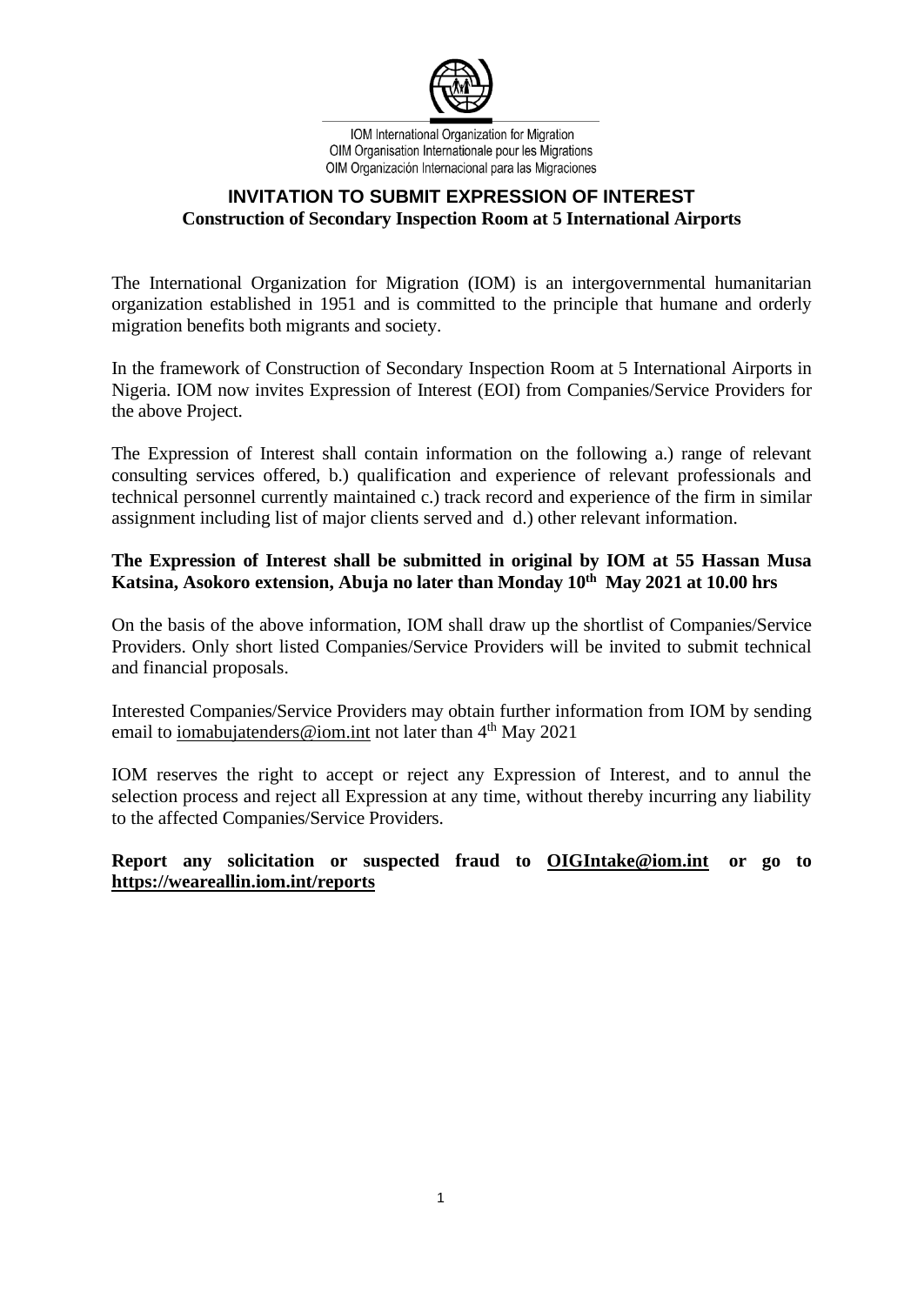

# **Request for Expression of Interest**

The International Organization for Migration (IOM) is an intergovernmental humanitarian organization established in 1951 and is committed to the principle that humane and orderly migration benefits both migrants and society.

In the framework of **Construction of Secondary Inspection Room at 5 International Airports** in Nigeria, they are:

- 1. Nnamdi Azikwe International Airport, Abuja
- 2. Murtala Muhamed International Airport, Lagos
- 3. Mallam Aminu Kano International Airport, Kano
- 4. Port Harcourt International Airport, Port Harcourt
- 5. Akanu Ibiam International Airport, Enugu

The Inspection Room is a covered and soundproofed 24 sq.m room within the arrival and departure halls of major airports to facilitate passenger clearances. The room is to accommodate 4 working stations, table for document examination instruments, potential one separate work station and sitting area for 2 persons. Part of this construction is also provision of workstation/cubicle, chairs, cabinets , ACs (Air Conditions), ventilating system/fan and electrical fittings

This document contains instructions on the preparation and submission of the Application including Annex A: Bidder's Information.

- 1. The Application must be submitted either by hand to IOM Abuja office address at **55 Hassan Musa Katsina, Asokoro extension, Abuja no later than Monday 10th May 2021 at has 10.00 hrs**. Late Application will no longer be considered.
- 2. A detailed description must be provided on how the requirements specified in this document match the capability, experience, knowledge and expertise of the Company/ Service Provider.
- 3. The Application must be submitted on original and be marked "Original". The outer envelope shall be labeled with the submission address, title of the Project "Construction of Secondary Inspection Room at 5 International Airports in Nigeria" and name of the Company/Service Provider.
- 4. The Application must be submitted in the English language and in the format prescribed by IOM. All required information must be provided, responding clearly and concisely to all the points set out. Any application which does not fully and comprehensively address this Request for Expression of Interest may be rejected.
- 5. The Application document should comprise of the following:
	- a. Cover Letter;
	- b. A copy of this Request for Expression of Interest duly signed on all pages by the Company/Service Provider's Authorized Representative; and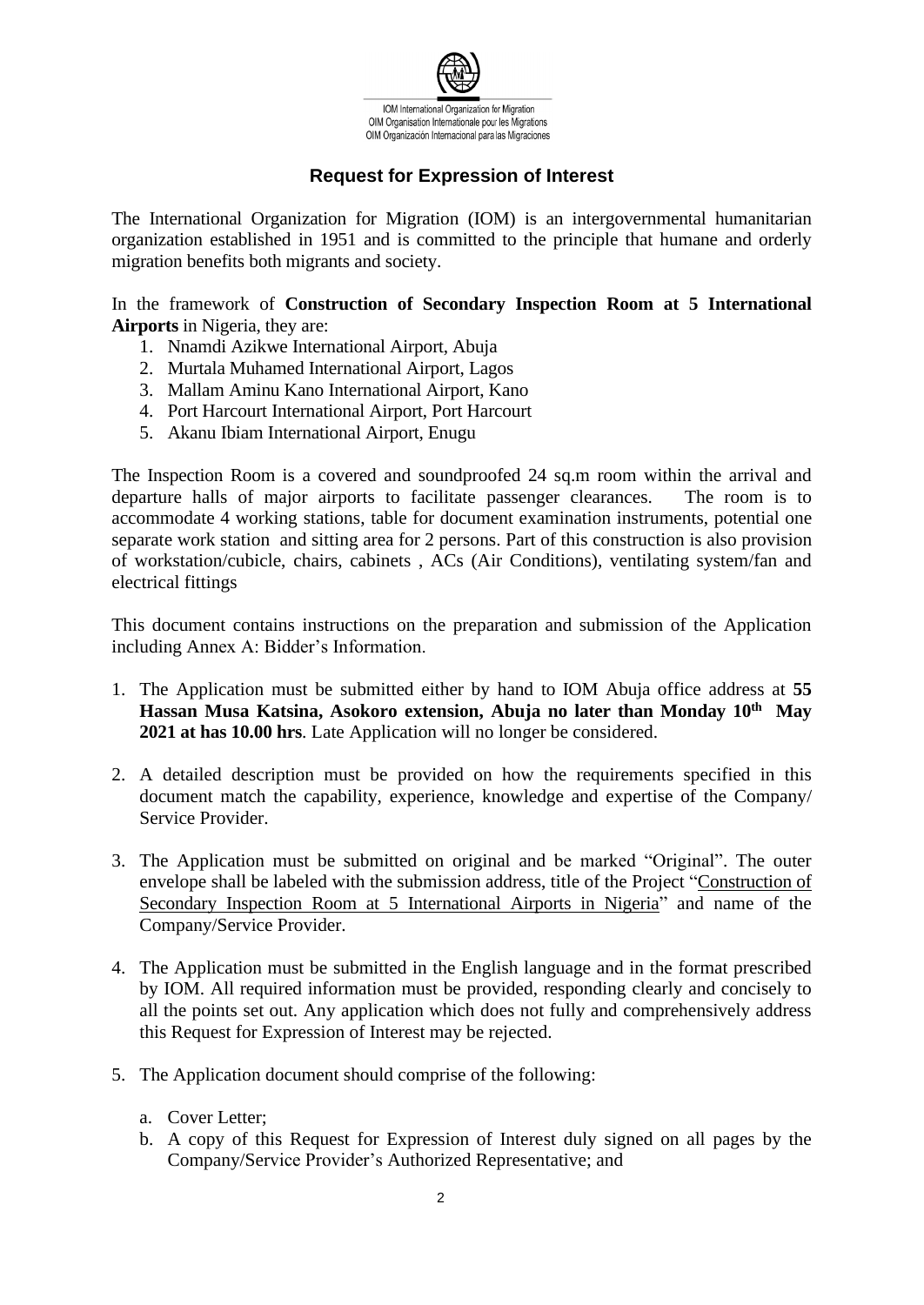- c. Duly Accomplished Annex A with All requested information.
- 6. Companies/Service Providers requiring any clarifications on the content of this document may notify the IOM in writing by sending email to [iomabujatenders@iom.int](mailto:iomabujatenders@iom.int) not later than 4<sup>th</sup> May 2021.
- 7. Applications shall be evaluated in accordance with the following criteria:
	- a. Capacity
	- b. Track Record and Experience
	- c. Technical Expertise
	- d. Financial Strength

Only eligible and qualified Companies based on above shall be invited to participate in the bidding/tender process.

- 8. Applications may be modified or withdrawn in writing, prior to the closing time specified in this Request for EoI. Applications shall not be modified or withdrawn after the deadline.
- 9. The Company/Service Provider shall bear all costs associated with the preparation and submission of the Application and IOM will not in any case be responsible and liable for the costs incurred.
- 10. All information given in writing to or verbally shared with the Company/Service Provider in connection with this Request for EoI is to be treated as strictly confidential. The Company/Service Provider shall not share or invoke such information to any third party without the prior written approval of IOM. This obligation shall continue after the procurement process has been completed whether or not the Company/Service Provider is successful.
- 11. IOM reserves the right to accept or reject any Application, and to cancel the procurement process and reject all Applications, at any time without thereby incurring any liability to the affected Companies/Service Providers or any obligation to inform the affected Companies/Service Providers of the ground for IOM's action.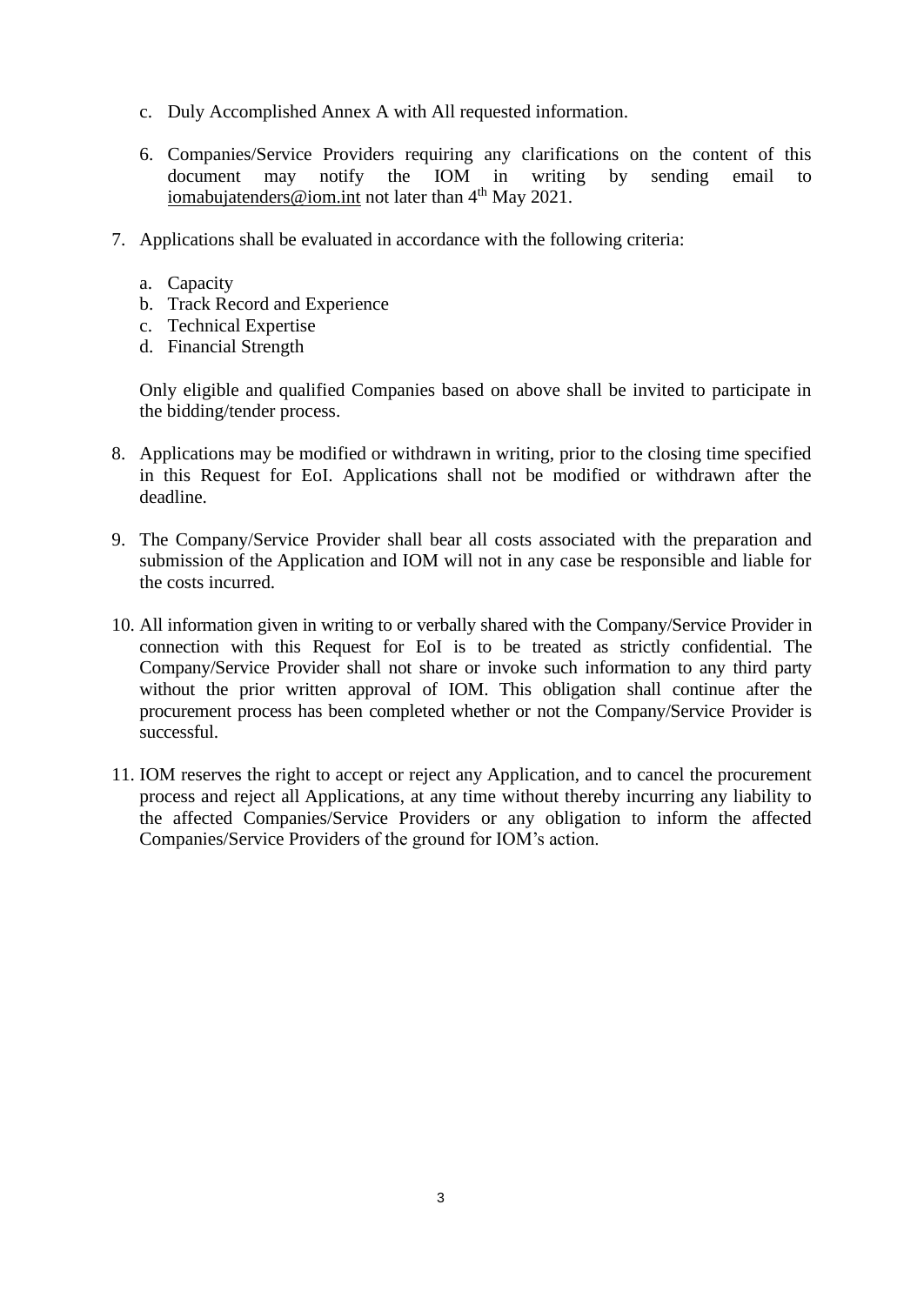#### **ANNEX A: BIDDERS INFORMATION**

#### **PLEASE PROVIDE ALL THE REQUIRED INFORMATION REQUESTED BELOW. FAILURE TO COMPLY WILL RESULT IN NON-COMPLIANCE AND NOT CONSIDERED FOR SHORTLISTING (QUALIFIED) TO RECEIVE INVITATION TO SUBMIT TECHNICALAND FINANCIAL PROPOSALS**

#### **TABLE 1 – GENERAL INFORMATION**

- Name of the Company
- Address
- Phone Number
- Fax Number
- Email Address
- Address of Other Offices, if any
- Name and Designation of the Contact Person
- CAC Registration number\*
- COREN Registration\*
- Place of Registration
- Principal place of business
- VAT Registration number\*
- Evidence of payment of tax for the last 3 (three years)

\*Provide evidence of certificate

### **TABLE 2 – COMPANY EXPERIENCE IN LAST FIVE YEARS, SIMILAR IN SCOPE & COMPLEXITY, AND COSTING NOT LESS THAN 20 MILLION NAIRA\***

Please include copies of completion certificates issued by former clients and / or performance appreciation / evaluation letters from former clients providing their contact details and approval to contact them.

- Starting Month/Year
- Ending Month / Year
- Client
- Description of services
- Contract Amount

\*Provide documentary evidence

### **TABLE 3 – ONGOING COTRACTS\***

- Client
- Description of Contracts
- Location
- Amount
- % of Completion

\*Provide documentary evidence